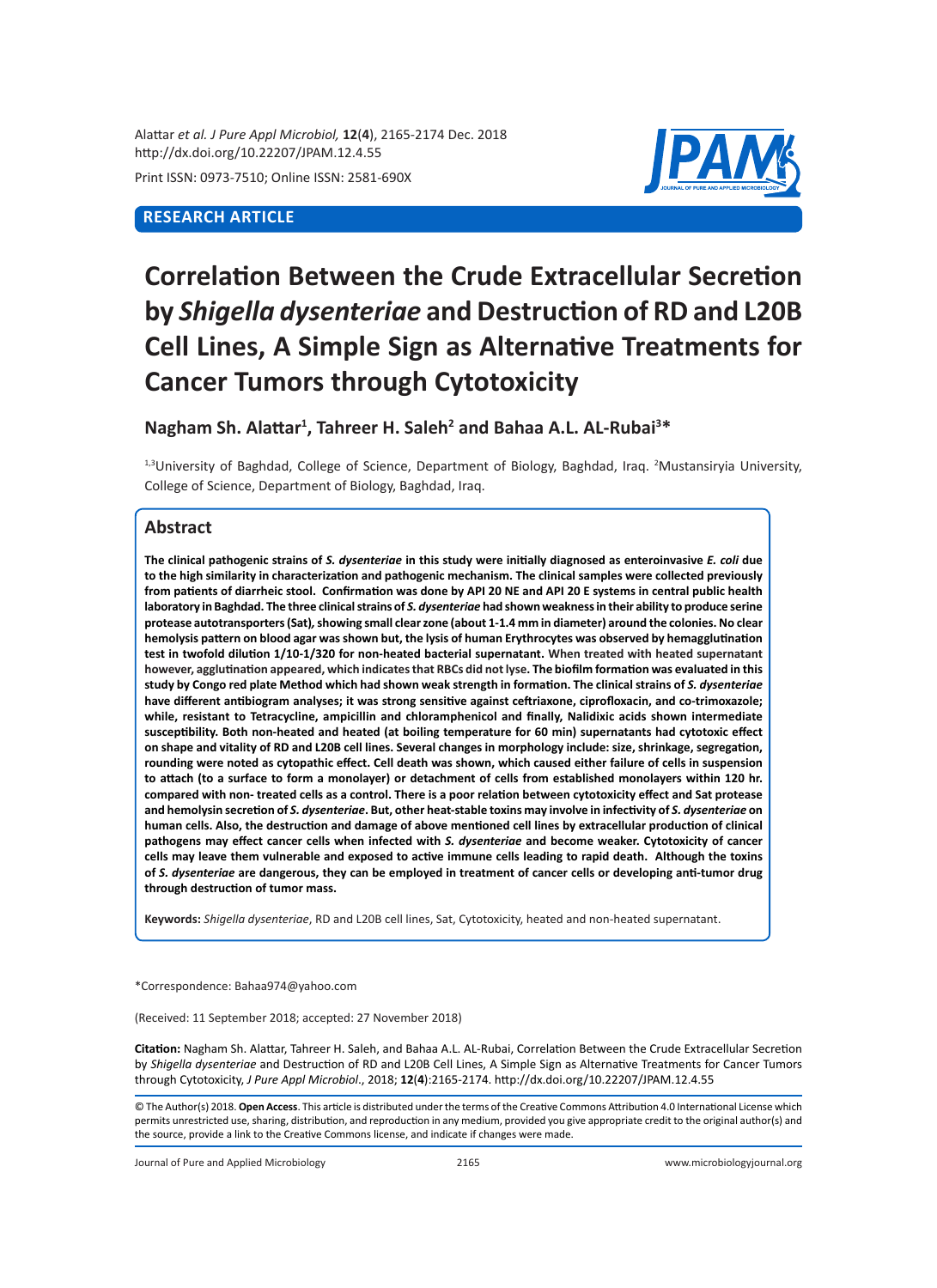#### **INTRODUCTION**

The bacteria and fungi caused different Infectious diseases. World Health Organization (WHO) reports that many hundreds thousand people die daily in the world from infectious diseases (Usha *et al.*, 2010). *Shigella spp*. are pathogenic to humans; it is characterized as fastidious gram-negative, non-spore forming, facultative anaerobic, rod-shaped, non-motile, non-capsulated and non-lactose fermentor (Penatti *et al.*, 2007). Warren and his co-worker reported the most common route of infection by *Shigella* is transmission from person-to-person by the faecal-oral route, as this microbe can survive gastric acidity better than other enteric microorganisms (Warren *et al.*, 2006). However, transmission associated with the consumption of contaminated water, food, food handlers, contaminated swimming pools, overcrowded communities, and flies also has been documented (Ashkenazi, 2004). The bacillary dysentery or called shigellosis that caused by *Shigella* that has the lowest infective dose ranging from 100 to 1000 cell to cause the infection (Chang *et al.*, 2012). The mortality and morbidity due to shigellosis were increased among young children under the age of five, elders and immuno-compromised individuals (Penatti *et al.*, 2007; Singh *et al.*, 2011). Recently, *Shigella* was ranked in the top four bacterial pathogens that cause moderate-to-severe diarrhea (Mani *et al.*, 2016).The genus of *Shigella* was classified into *S. flexneri, S. dysenteriae, S. sonnei and S. boydii* (Niyogi, 2005). The virulent *Shigella* strains cause disease after producing several virulence factors by both chromosomal and plasmid-coded genes and invading the intestinal mucosa; but, rarely penetrates beyond the mucosa (Yang *et al.*,2005).The virulent strains cause cytotoxicity after synthesizing a polypeptide from responsible gene that encoded on large (220 kb) plasmid, the loss or disruption of this plasmid mean the loss of the ability *Shigella* to cause infection. Moreover, *E coli* O157:H7 clinically behave as *Shigella* because it resort this plasmid (Friedrich *et al.*,2002). In many parts of the world, the incidence cases of shigellosis has increased because of emergence Multi-drug resistance *Shigella* spp. Early diagnosis of shigellosis would minimize the risk that caused by *Shigella spp*. (Khalil *et al.*, 1998). The agitation for the bloody diarrhea is caused by lipopolysaccharide (LPS) and Shiga Toxin (an A-B toxin), which acts as a cytotoxin produced by this microbe. There are two groups coded on the chromosome that are considered as non-cross reactive, Stx1 and Stx2. This toxin can also act as a neurotoxin and an enterotoxin (Richardson *et al.*, 1992). LPS antigens in cell wall encoded by chromosomal genes, it plays a remarkable role in reluctance to non-specific lines of host defense which faced throughout tissue infestation. These responsible genes support the invasion, multiplication, and resistance to phagocytosis by tissue macrophages. Some article mentioned that LPS boost the cytotoxicity of Stx on some human cells such as vascular endothelial cells. On the another hand, *S. flexneri* strains also resort responsible gene for other virulence factor, its production of bacteriocin on large plasmid has been described. The production of the bacteriocin that encoded by genes on chromosomes may be related to dysenteric diarrhea (Schuller, 2011). This study's aim was to investigate the correlation of crude extracellular secretion from pathogenic strain of *S. dysenteriae* that may include toxins, protease and hemolysis factors with Cytopathic effect on mammalian cell lines LB20 cells (mouse fibroblast cells) and rhabdomyosarcoma-RD (common tumors cells of soft-tissue sarcomas in skeletal muscle of childhood), which may help find an alternative therapeutic approach to treat tumor cells by cytotoxicity.

## **MATERIALS AND METHODS Bacterial isolation and identification**

Three *Shigella dysenteriae* isolates were obtained from the Central Public Health Laboratory in Baghdad/Iraq. In order to diagnose the pathogen ,samples cultured directly by streaking on different media include blood agar, MacConkey agar, EMB agar, S.S.agar and Hektoen agar plates after sterilized by autoclave at 121 °C, 15/inch<sup>2</sup> pound for 30 minutes, then incubated in aerobic conditions overnight at 37 °C. The bacterial diagnosis was based on morphology, microscopic characters, and biochemical tests. Confirmation was done by API 20 E and API 20 NE system. The purified bacterial colonies was maintained on LB slant for 3-4 weeks and in LB broth with 20% glycerol at -20°C for long time preservation for subsequent tests.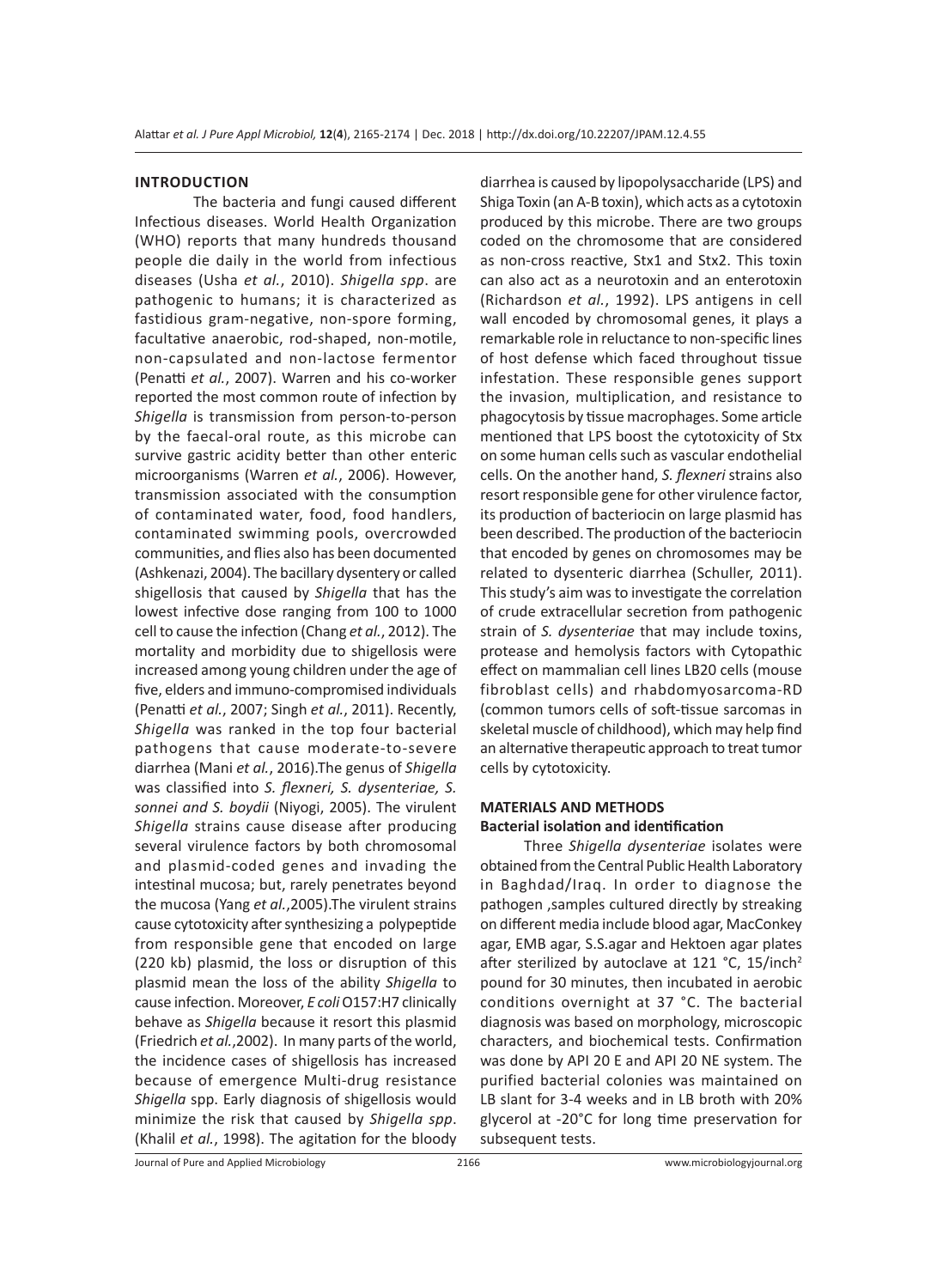## **Hemolytic activity**

The hemolytic activity of *S. dysenteriae* isolates were investigated by two methods

1- The classical Blood agar method according to Lin A. and his co-workers with some modification. A single colony of each strain was transported from LB broth onto blood agar containing 5%  $(v/v)$ human blood. The hemolysis pattern around the colonies observed after 24 hrs. incubation at 37°C (Lin *et al.*, 2012).

2- Hemagglutination test according to Duguid method (Duguid, 1959). Briefly, RBCs freshly obtained from healthy volunteer were washed 2-3 time with phosphate buffer saline (PBS) and re-suspended at concentration of 2% (vol/ vol). bacterial isolates were grown overnight in brain heart infusion broth at 37 °C, washed and suspended in PBS at a concentration of about 1x 10<sup>8</sup> CFU/ml according to turbidity matching 0.5 McFarland standard. Serial twofold dilutions (1/10 - 1/1280) of the bacterial suspension (heated and non-heated) in 25 µl of BPS were made in U-shape microtiter plate. The positive result of hemagglutination was determined after 60 min at 4°C with granulated appearance of RBCs.

## **Determination of protease production (assay)**

The bacterial strains inoculated in LB broth medium and incubated at 37 °C Overnight. The culture broth was subjected to cooling centrifugation for 20 minutes with high speed (10,000 rpm) at 4°C to remove unwanted particles. The supernatant was used as crude enzyme preparation. The bacterial supernatant (20-25µl) was transferred to wells in skim milk agar plates supplemented with 10% skim milk, then incubated at 37 °C for 24-48 hrs. The positive result for protease production based on clear zones around the wells and the diameters of clearance zone was measured with millimeter (Al-Rubai, 2017).

## **Standardization of inoculum for Antibiotic susceptibility testing**

Fresh colonies from plates of nutrient agar at 37°C for 24 h were selected and suspended in Mueller-Hinton broth and then incubated at 37°C for 24 hrs. to a turbidity matching 0.5 McFarland standard (10<sup>8</sup> cfu/ml) for bacteria (McFarland, 1907). The Kirby Bauer method was employed to determine the antibiogram profiles for 7 types

of antibiotics against *S. dysenteriae* isolates; the common antibiotics were used provided from Oxoid include (ciprofloxacin 5µg, ampicillin 10 µg, co-trimoxazole 25µg, tetracyclin 30 µg, chloramphenicol 30 µg, ceftriaxone 30µg, and Nalidixic acid 30  $\mu$ g), the diameters of inhibition zone for each antibiotics were measured with millimeter and values were indicated as resistant and sensitive categories referring to match chart of national committee for clinical laboratory standard (CLSI, 2018).

### **Biofilm Formation**

It was determine by Congo red plate Method, the medium consisting of Brain heart infusion broth (37 gm/l), sucrose (5 gm/l) and agar number 1 (10 gm/l). Congo red stain was prepared as concentrated solution and autoclaved at 121°C for 15 min. Then it was added to sterilize Brain heart infusion agar supported with sucrose at 55°C. Plates were streaked with *S. dysenteriae* isolates and incubated aerobically at 37°C for 24 - 48 hrs. The positive indicator for biofilm production is black colonies with a dry crystalline consistency (Mathur *et al.*, 2006).

#### **Heat treatment of culture supernatant**

*S. dysenteriae* isolates were inoculated in ten ml of LB broth and allowed to grow for 18 hr. at 37°C in incubator; the bacterial mass was harvested by cooling centrifuge at 10.000 rpm for 20 min at 4°C, the supernatant was sterilized immediately by filtration using 0.2 mm pore size syringe filter unite and then treated with different temperatures 50, 80 and 100°C respectively for 60 min, the filtrate tubes placed immediately in ice bath until cooled and then applied to monolayer of RD and L20B mammalian cell lines (Al-Rubai *et al.*, 2011).

#### **Cytopathic effect**

The mammalian L20B and RD were provided from Iraqi National Polio Laboratory in the center public health laboratory of Baghdad, these cells were used to investigate the cytopathogenic effect of bacterial heated and non-heated filtrated of *S. dysenteriae* isolates. The cell lines were maintained according to (Balamurugan *et al.*, 2006) with some modification by (Al-Rubai, 2009). briefly, the cell layers allowed to grown in tissue culture flasks with DMEM supplemented with 10% fetal bovine serum albumin and then different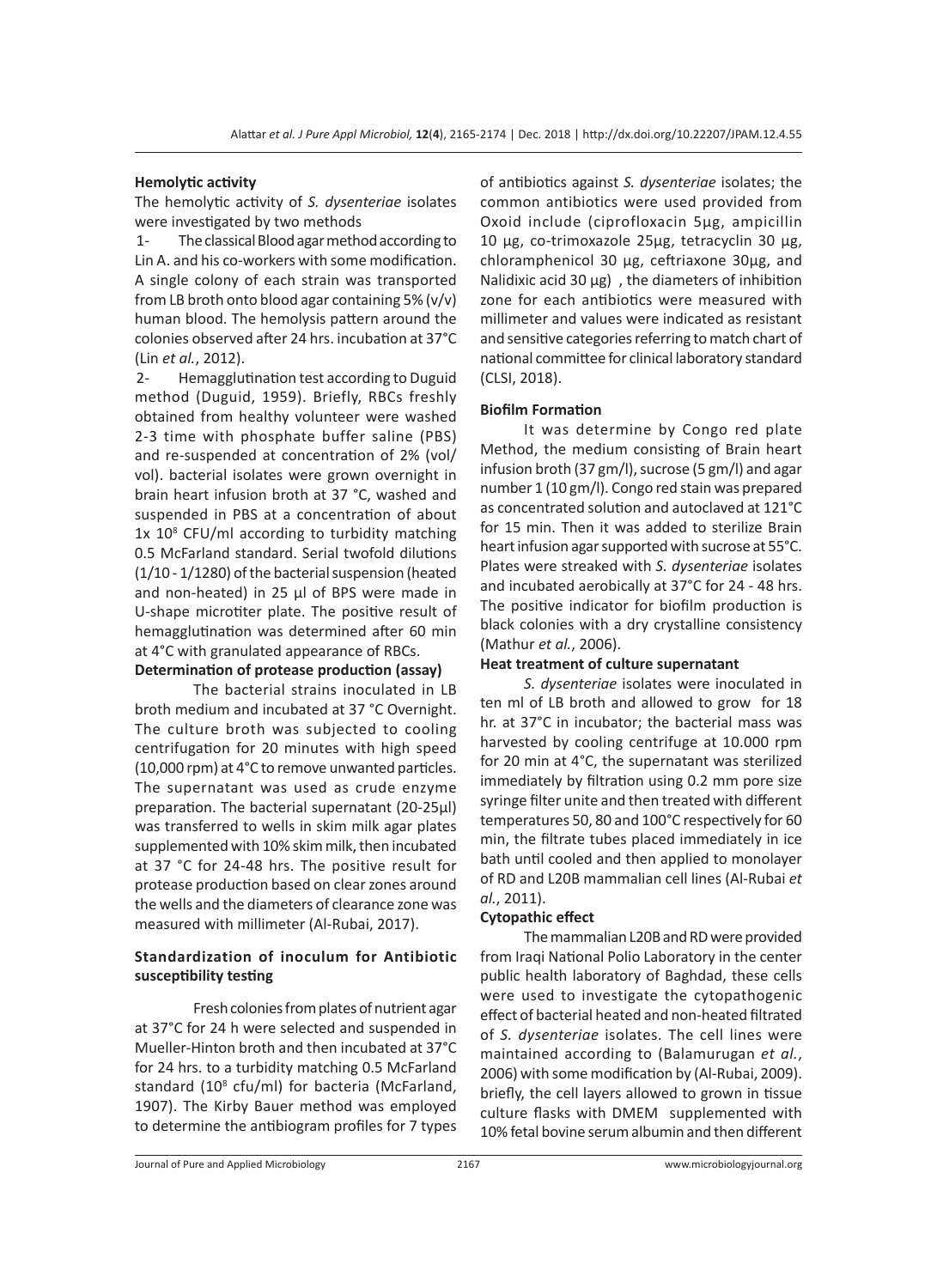common use of antibiotics such as gentamycin  $40\mu$ g/ml, amphotericin B 1  $\mu$ g/ml, and 0.75 mM L-glutamine were added. The cells washed gently with PBS for 1-4 times and trypsinized the fixed cells by added 0.25% of Trypsin-EDTA solution and then incubated for 6-10 minutes at 36 °C. After trysinization the cells detached and suspended well by shacked gently and then re-suspend in 20-25 ml of DMEM. Finely, distributed to grown in 96- well flat bottom micro titer plate at 37 °C in 5% CO2 incubator for 72 hrs until confluent monolayer formation, the old solution medium was exchanged with 150 µl of new DMEM and then added 50 µl of the heated and non-heated bacterial filtrate to each well and re-incubated in incubator for 120 hrs with same growth condition. The microtiter plate was monitored using the inverted microscope to determine and recorded any changes in morphology of cells may be caused by cell free filtrate and compared with control.

### **RESULTS AND DISCUSSION**

The Three clinical isolates *S. dysenteriae* were collected previously from stool samples of patients suffering from severe diarrhea. The bacterial identification was re-confirmed by API 20 NE and API 20 E systems. The report by Sethabutr and his co-workers mentioned that enteroinvasive *E. coli* (EIEC) is very closely related with *Shigella* species and has a similar pathogenic mechanism. Therefore, it is evident that many enteroinvasive *E. coli* could be called *Shigella* and vice versa, this relatedness makes the differentiation between them difficult and need serotyping for complete identification (Sethabutr *et al.*, 1993; Grimont *et al.*, 2007). For the above reasons*,* only three clinical isolates were diagnosed correctly as *S. dysenteria,* after the initial diagnosis of many stool samples which was EIEC *E.coli* in all the other cases. The reconfirmation and differentiation between these isolates were done in Central Public Health Laboratory in Baghdad. This result indicates that the number of infections with *S. dysenteriae* is low despite the similarity of clinical signs and symptoms with *E. coli*. The asymptomatic carrier of S*. dysenteriae* is believed has an important role in sustaining the organism and in the spread of the disease within susceptible people. Our results were similar to Al-Musawi's research team results that indicated the bacterial contamination with *Shigella* spp. was 3.2% (Al-Musawi *et al.*,2016) on the other hand, during military operation in Iraq, *Shigella spp* was (20%) isolated from US Marines stool samples in14 different battalion (Thornton *et al.*, 2005). The survey research in both Bangladesh and Nigeria showed that the carrier rate of *Shigella spp* in children was 2–3% (Ghosh *et al.*, 2014). However, reports from different Asian countries showed that incidence rates of infection raised by *Shigella* ranging 3 - 13% (Dhodapkar *et al.*, 2008). The diarrheic stool infection that caused by *S. dysenteriae* may attributed to ability of this pathogen to adhere on the intestinal surface and induce diarrhea with pain , but the mortality is low or may cause by secretion such as neurotoxin or enterotoxin from *S. dysenteriae* (Richardson *et al.*, 1992). In spite of the most pathogenic bacteria can produce different proteases and have the potential to breakdown the functional and structural proteins that comprise host tissues as well as to degradation important proteins in host defense. but in our study the ability of *S. dysentria* protease production was weak and small clear zone around the colonies occured with 1-1.4 mm diameter (table 1), the protease of *Shigella* classified into serine protease autotransporters (Sat), it is also, produced by diarrheagenic *E. coli*, it is enumerate among a significant virulence factors in both *E. coli* and *Shigella* (Henderson *et al.*, 1998) which in turn is able to stimulate autoproteolysis of the mature protein from the Sat domain at the bacterial surface (Hendrixson *et al.*, 1997; Stathopoulos *et al.*, 2000) also, the isolates show low hemolysis patterns on blood agar (table 1). But, the lysis of RBCs was observed in moderate intensity by hemagglutination test for non-heated bacterial supernatant in twofold dilution 1/10-1/320, while, agglutination appeared after treating the sample with heated supernatant which indicates that RBCs did not lyse (Table 2). The biofilm formation also was weak. The weakness in results may attributed to different reasons deal with involvement of many of the virulence factors under study or other factors such as growth conditions such as strain variation, origin, incubation temperature or, media constitute.

The agglutination appeared with heated supernatant treatment may attributed to the toxin was consider heat-labile and the lyses action was stopped by high temperature. This result can be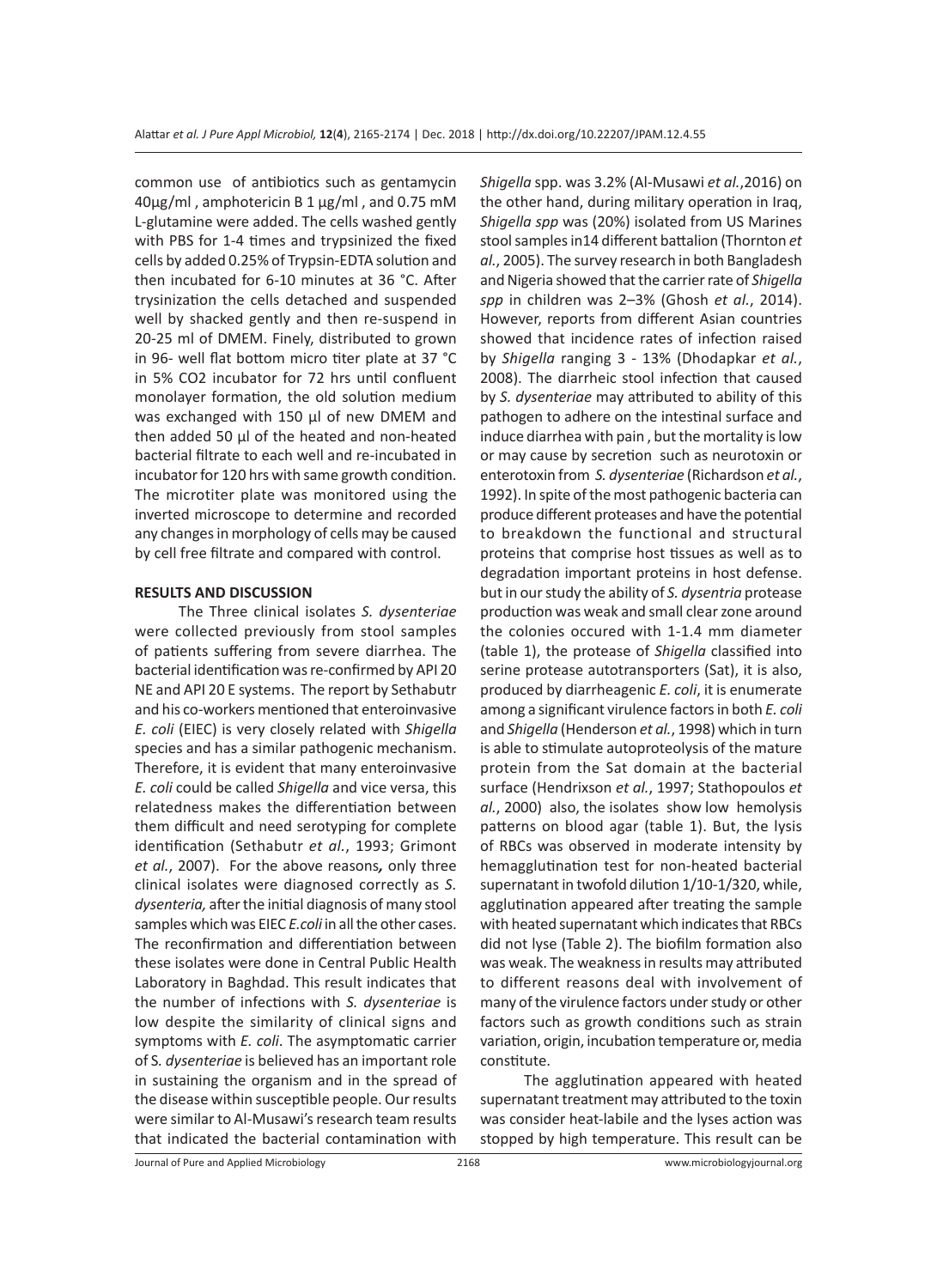concluded that hemolytic factor consider among virulence factors of *S. dysenteriae* because it lyse red blood cells .Using calcium ions to forming the transmembrane pores in the lipid bilayers of erythrocytes lead to loss of vitality and finely death of cells (Beutin *et al.*,1994). Some authors were reported that hemolysis was occurred by formation of a 25-Å pore within RBCs membrane not by hemolysis enzyme action but to action some proteins of type III secretion system like IpaB and IpaC insertion into RBC membrane. Ipa protein secretion and hemolysis were kinetically coupled processes during RBC-bacterial contact (Blocker *et al.*, 1999).

The results of antibiogram profile were appearing in Table 3. Results of many previous studies for antibiotic susceptibility testing were different; some of antibiotics were combatable and other incompatible with our result. Till now, we do not have a decent explanation for these variation results. *S. dysenteriae* has a variable behavior against different antibiotics. It was sensitive to ceftriaxone, ciprofloxacin and co-trimoxazole respectively; while resistant to tetracycline, chloramphenicol and ampicillin respectively , but Nalidixic acid was appeared moderate activity against *S. dysenteriae* comparatively with control *E. coli* ATCC 25922.

Our results are compatible with the guidelines developed by WHO periodically, it was announced ciprofloxacin is drug of choice for infection by *Shigella* species (WHO, 2005). According to local previous studies for antibiogram analysis by disc diffusion method, the clinical isolates of *Shigella* were isolated from patients whom suffering from diarrhea were resistant to Cefotaxime, Ampicillin, Streptomycin, Nalidixic acid, and Kanamycin (Suhad, 2007) whereas, Asaad K.T. and Afaf A. were noticed resistant to Rifampicin, Ampicillin, and Amoxicillin, but it appeared sensitive to Ciprofloxacin, Nalidixic acid, Neomycin and Cefotaxime (Asaad and Afaf, 2010). The antimicrobial drug profile in Switzerland European country during period 2004–2014 for *S.* dysenteriae were appeared resistance to Amoxicillin/clavulanic acid Cephalothin, Cefotaxime, Ciprofloxacin, Azithromycin, Kanamycin, Gentamicin and Nalidixic acid, but it were shown sensitive to Ampicllin, Trimethoprim, Sulfamethoxazole, Streptomycin, Tetracycline

and Chloramphenicol (Nüesch-Inderbinen *et al.*, 2016). The antibiotic susceptibility tests clarify that *S. dysenteriae* has a wide range of resistance to many antibiotics. This may attributed to the presence of the extra outer cytoplasmic membrane which comprised of lipoproteins, lipid bilayer, lipopolysaccharides and polysaccharides. Furthermore, misuse or abuse of natural and synthetic antimicrobial agents could be part of the involvement factors of resistance to antibiotics (Mordi and Momoh, 2009). In both medical and

**Table 1.** Hemolysis pattern and protease production of *S. dysenteriae*

| <b>Isolates</b><br># | Hemolysis pattern<br>on blood<br>agar plates | Protease<br>Production on<br>skim milk agar |
|----------------------|----------------------------------------------|---------------------------------------------|
| 1                    | weak hemolysis                               | weak clear zone                             |
| $\mathfrak z$        | weak hemolysis                               | weak clear zone                             |
| 3                    | weak hemolysis                               | weak clear zone                             |

**Table 2.** Hemaaglutination test for heated and non-heated supernatant of S*. dysenteries*

| <b>Dilution</b>                                                   | Heated<br>supernatant                                                                        | Non-heated<br>supernatant                                                            |
|-------------------------------------------------------------------|----------------------------------------------------------------------------------------------|--------------------------------------------------------------------------------------|
| 1/10<br>1/20<br>1/40<br>1/80<br>1/160<br>1/320<br>1/640<br>1/1280 | No-Iyses<br>No-lyses<br>No-Iyses<br>No-Iyses<br>No-lyses<br>No-Iyses<br>No-Iyses<br>No-Iyses | Moderate<br>Moderate<br>Moderate<br>Moderate<br>Moderate<br>Moderate<br>Weak<br>Weak |
|                                                                   |                                                                                              |                                                                                      |

|                | <b>Table 3.</b> The antibiotics susceptibility for |  |
|----------------|----------------------------------------------------|--|
| S. dysenteriae |                                                    |  |

| Antibiotics<br>Disk                                                                                               | <b>Disc</b><br>conc.<br>$(\mu$ g)                                                                         | Sensitivity<br>of S.<br>dysenteriae<br>in $(mm)$ | Results                    |
|-------------------------------------------------------------------------------------------------------------------|-----------------------------------------------------------------------------------------------------------|--------------------------------------------------|----------------------------|
| Nalidixic acid<br>Tetracycline<br>chloramphenicol<br>ceftriaxone<br>co-trimoxazole<br>Ampicillin<br>ciprofloxacin | 30 <sub>µg</sub><br>30 <sub>µg</sub><br>30 <sub>µg</sub><br>$30\mug$<br>$25\mu g$<br>$10\mug$<br>$5\mu$ g | 15<br>1<br>10<br>26<br>19<br>2<br>22             | R<br>R<br>S<br>S<br>R<br>S |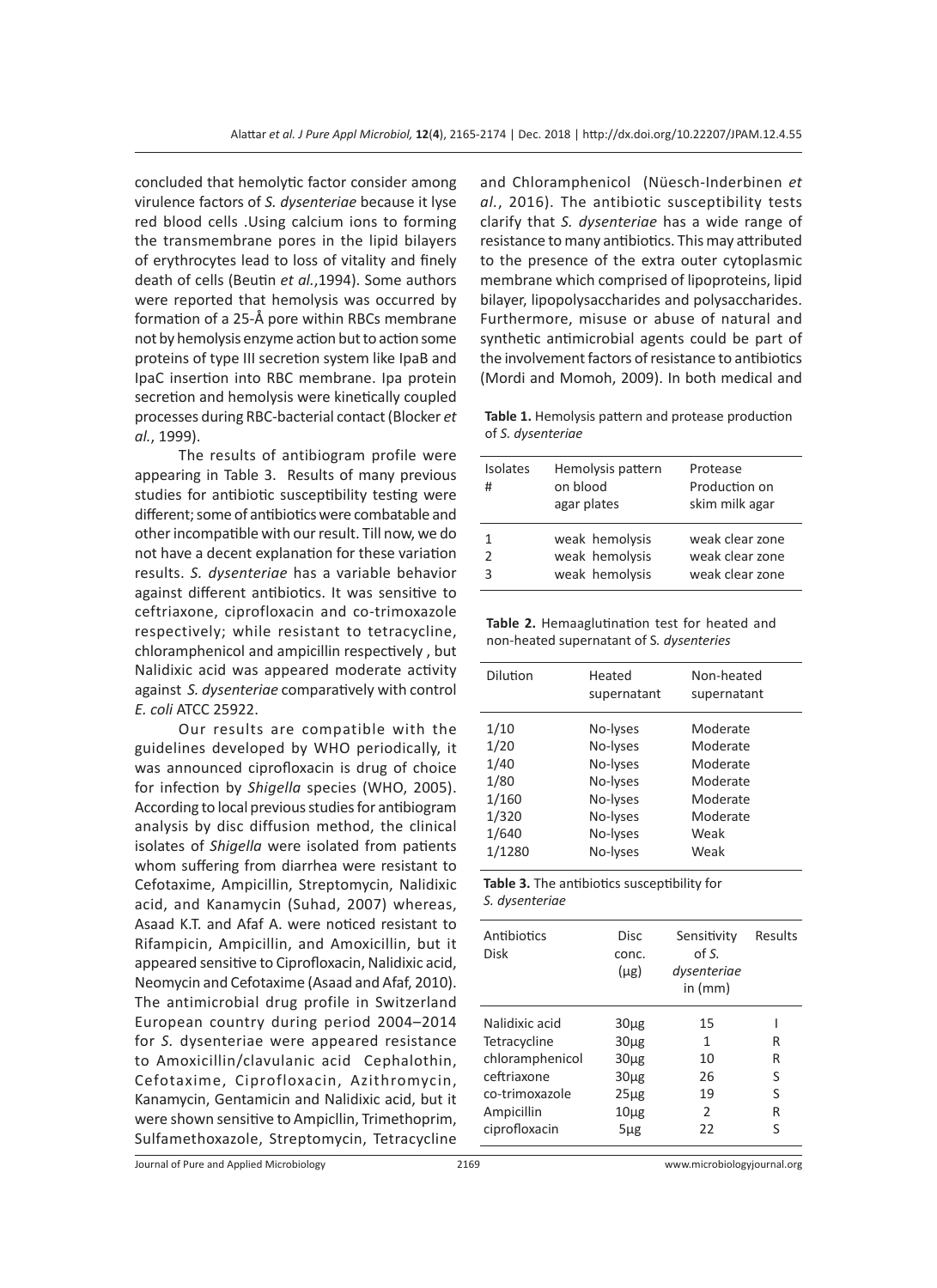veterinary therapy, the source and period of microbial isolation, natural and the routine use of antibiotics may give rise to in wide prevalence of antibiotic resistance and development of antibiotic resistance genes particularly within the gram negative organisms. There are different mechanisms of antibiotic resistance include: decreased penetration of drug into the cell, efflux of antibiotics out the cell by efflux pumps, hydrolysis of antibiotics, and modification in target by mutation (Blair *et al.*,2015). The bla-TEM or bla-oxa genes are responsible for the development of ampicillin resistance, while resistance to chloramphenicol, streptomycin and tetracycline has mainly been attributed to the presence of catA1, strA and tetB genes respectively, but, the resistance to trimethoprim is associated with dhfrIa or dhfrIIIc genes (Toro *et al.*, 2005).The first drugs used to treat *Shigella* infections were sulphonamides and followed by tetracycline and then by chloramphenicol. *Shigella* spp developed their resistance to all of these drugs and finely treatment was shifted to ampicillin and cotrimoxazole. Today, ceftriaxone, azithromycin and pivmecillinam are recommended by WHO against infection caused by fluoroquinolonesresistant *Shigella* species (Taneja and Mewara, 2016). From all above variations in susceptibility, the antimicrobial agents are of great value for bequeathing curative measures against microbial infections. Whereas, gradually development in resistance to these agents is a significant cause of attention and periodic monitoring of drug resistance of these organisms should be carried out in different geographical areas so that appropriate agent can be chosen for empiric therapy. Both mammalian RD and L20B cell lines were exposure to heat and non-heated bacterial supernatant of *S. dysenteriae* respectively. The oscillatory manner of the cytotoxicity analysis was appeared within 18 hr. and the pH value was changed within less than 24 hr. after treatment with non- heated and heated of filtrated supernatant. Cell shape was shown changes include: seizure, shrinkage, segregation, rounding was observed as cytopathic effect. Cell death completely and lyses was notes with total destruction and caused either failure of cells in suspension to attach or detachment of cells from established monolayers within 120 hr. compared with non- treated cells as a

control (Fig. 1). The pathogenesis of shigellosis or bacillary dysentery involve colonization, invade the epithelial cell in the lining of the colon, causing severe inflammation, due to *Shigella* cells grow and multiply intracellularly and spread to neighboring epithelial cells; after that ulceration , hemorrhage and tissue demolition were occurred in last stage of shigellosis is the death of the cells that lining the colon and fibrosis of the colonic mucosa region, all these symptoms associated with abdominal pain and this sore results in the severe bloody diarrhea and may contain mucus, or pus. For this, *Shigella* cells may cause dysentery (Kodati *et al.*, 2008; Hill Gaston, 2003). The abundance of extracellular secretion by *Shigella* spp has led to difficulty in characterizing these factors and to contravention in the enteropathogenicity. In general, cytotoxic the cell may produce severe illness in humans. These morphological changes can defined as cytopathic effects (CPE) and can be useful to classify cytotoxic, this damage may attributed together some factors such as **i)** Extracellular temperature – stable serine protease autotransporters (Sat) production to degrade components of extracellular matrix including collagens, laminin, elastin, and fibronectin, and finely cause the death of the cell after 120 hr. (Seshadri *et al*., 2006) **ii)** Ipa (IpaB and IpaC) protein secretion that insertion into RD and L20B cells membrane (Schiavolin *et al*., 2013) and **iii)** Shiga Toxin (an A-B toxin). Shiga Toxin causes cell death by preventing protein synthesis by cleaving a specific adenine residue from the 28s rRNA in the 60s subunit (Richardson, 1992). These explanations are compatible with the results of cytotoxic effect on RD and L20B caused by supernatant of *Aeromonas hydrophila* (Al-Rubai *et al.*, 2011).

There is no available studies refer to ability of *S. dysentria* to cytotoxic of RD or L20B cell lines, but there are many articles showed the cytotoxic effect of *Shigella* spp on other mammalian cell line. In vitro this organism has competence to infecting monolayers of Henle intestinal epithelial cells and HeLa cells line (Hale *et al.*, 1979) *S. flexneri* able to invade HeLa cells with high worthiness, This critical step in the pathogenic process is encoded by a 140 megadalton plasmid which induces phagocytosis of the bacteria by host cells. The virulent plasmidassociated hemolysin is a remarkable factor in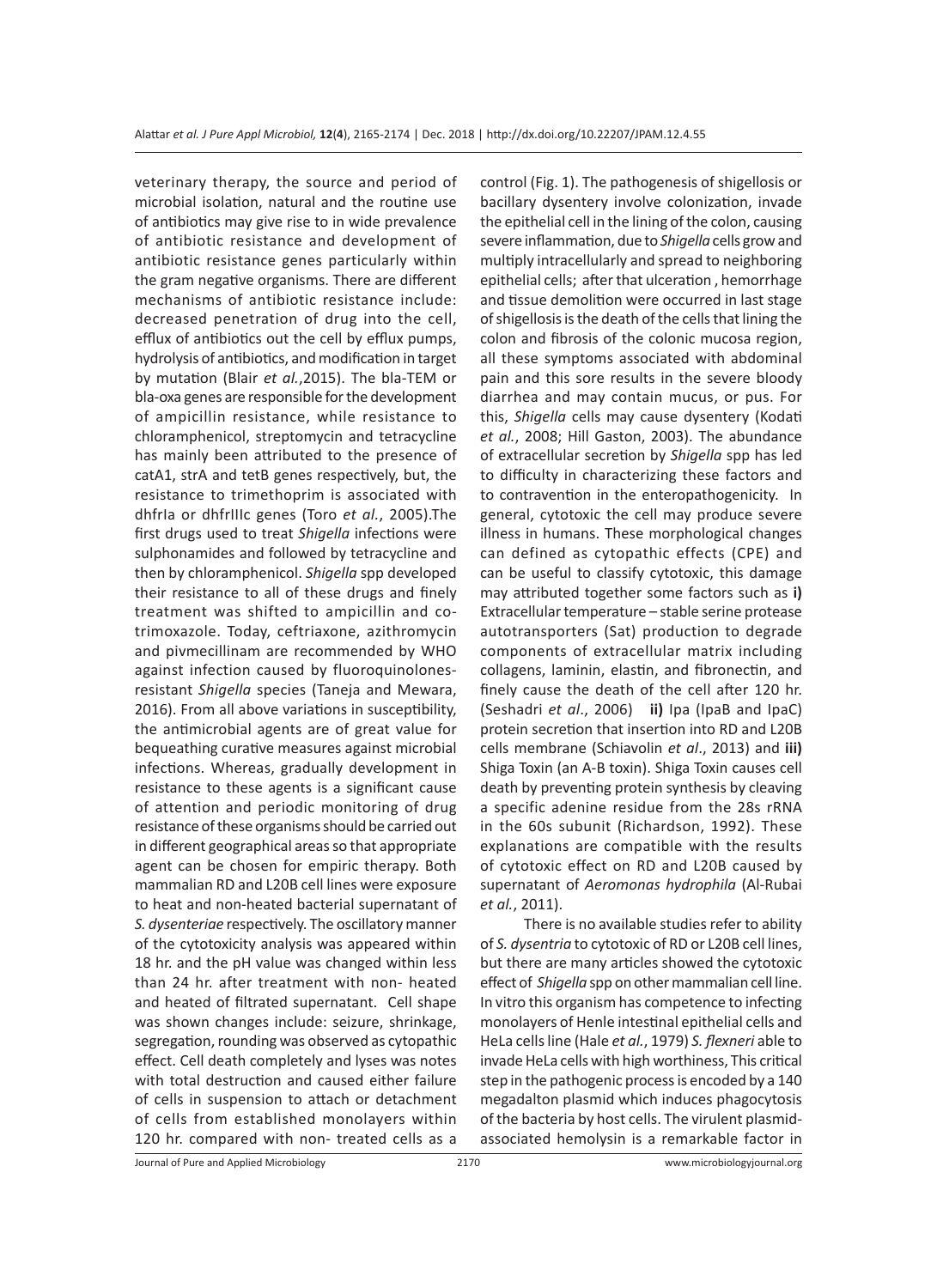the invasion and amplification of *Shigella* spp. in different mammalian cells (Sansonetti *et al.*, 1986). The report by Brown and his colleagues explain that Shiga toxin produced by *S. dysenteriae* leads to inhibited protein and DNA syntheses in intact HeLa cells (Brown *et al.*, 1980). Also, *Shigella* is able to induce necrosis and apoptosis of host cells, the infected cells by *Shigella spp* or other dangerous pathogen bacteria rapidly lose membrane integrity due to the release of effector proteins such as cytoplasmic lactate dehydrogenase enzyme through the type III secretion system and the exposure of phosphatidylserine. The Interjection of a pore by *Shigella spp* into the infected host cell membrane result the necrosis (Nonaka *et al.*, 2003; Hersh *et al.*, 1999). Chen and his colleagues



**Fig. 1.** The cytopathic action of *S. dysenteries* filtrate supernatant on mammalian cell lines were **A**: untreated RD cells **B**: RD cells treated with non-heated filtrate supernatant for 18 hr. the cells shown shrinking, detaching and rounded in shape **C**: degradation, lyses and most treated RD cells were death after treated with heated supernatant at 100°C after 120 hr. **D**: untreated L20B cells **E**: L20B cells shown shrinking, detaching, accumulation and rounded in shape after treated with non-heated filtrate supernatant for 18 hr **F**: death most treated L20B cells with heated supernatant at 100°C after 120 hr.

reported that releasing IpaB by *Shigella* lead to kill the macrophage in infected host. This factor directly binds to and activates caspase-1 to become as the key molecule in the induction of caspase-1-dependent apoptosis by *Shigella* infection (Chen *et al.*, 1996). In the growth of the variety of virulent strain of bacteria have been appeared ability to produce spherical Nan vesicles called outer membrane vesicles (OMVs), these vesical carry many toxins such as heatlabile toxins and other virulence factors include lipopolysaccharides (LPS), DNA or RNA, lipids, and proteins (Lee *et al.*, 2008; Kesty *et al.*, 2004).

These vesicles contain the same above factors that are known and contain other toxin such as Shiga toxin in OMVs of *E. coli* O157:H7 (Kolling .and Matthews, 1999), the cytolethal distending toxin in Campylobacter jejun vesicles (Lindmark *et al.*, 2009) and the Cif protein in OMVs of *Pseudomonas aeruginosa* (Bomberger *et al.*,2009). In our study can conclude that the haemolytic pattern by IpaB and IpaC and Sat activity of the *S. dysenteriae* might play an important role in the pathogenesis of the organism *in vivo* thus occurrence of the cytotoxicity. Although, the results appeared some correlation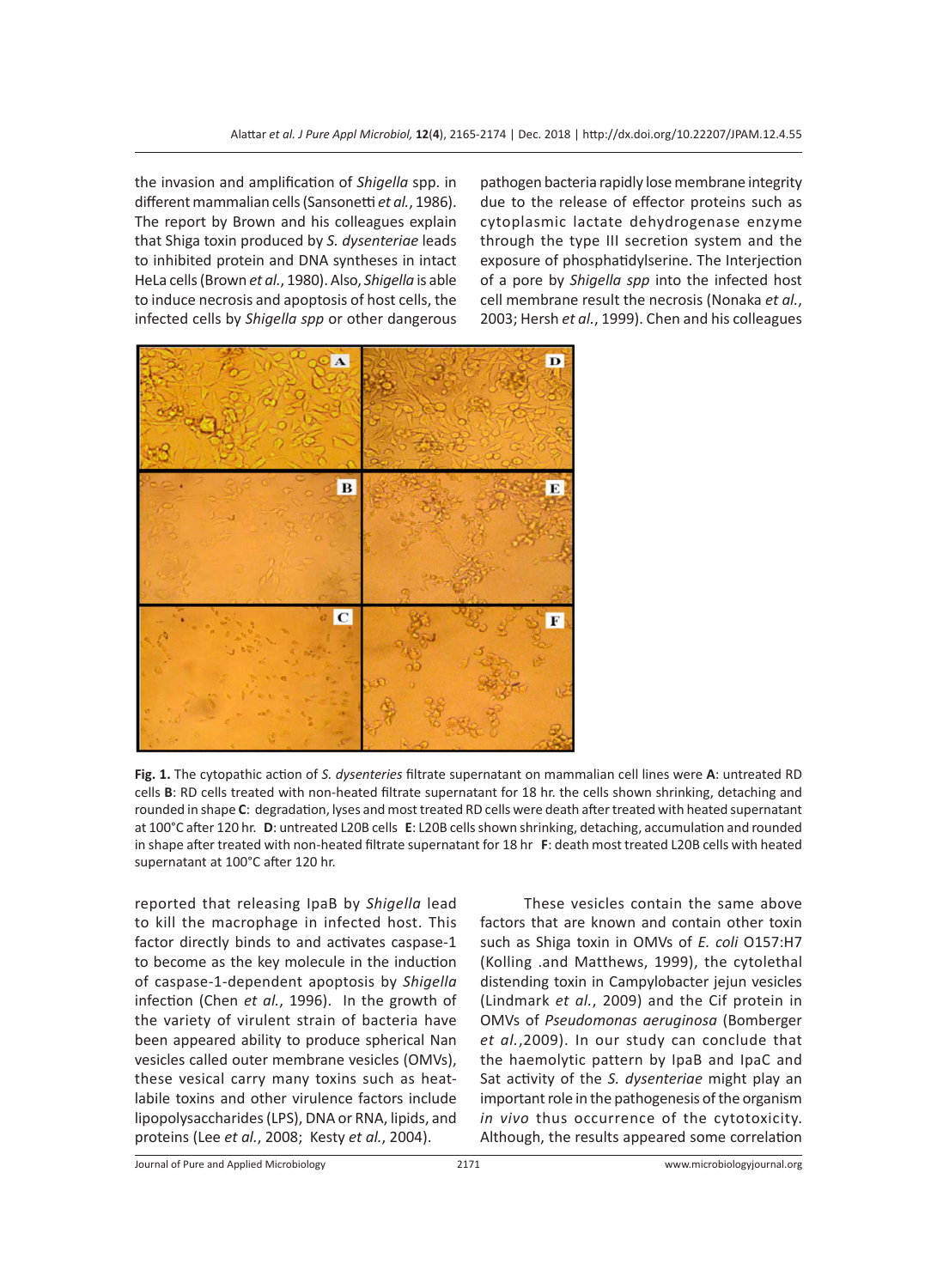between Sat activity and hemolysis with cytotoxic effects, may found other extracellular factors should be highlighted in relation to pathogenicity of *S. dysenteriae*. These factors might have diverse expression or under the same genetic control. It is not improbable that different virulence factors are serious under different event. These results clarify the presence of wide spread, multiple antibiotic resistant and cytotoxic *S. dysenteriae*. The linked between the hemolysis; proteolysis and cytotoxic activities must be further estimated to genetic control of other virulence factors, mechanisms genetically and network of these virulence factors in showed the pathogenesis of *S. dysenteriae*. ii) The destruction and damage of Both RD and L20B cell lines in our results by extracellular secretion produced by *S. dysenteriae*  may effect on cancer cells and become weaker, the cytotoxicity of cancer cells are left alone vulnerable to attack by the active immune system and destroyed rapidly. Although the toxins of S*. dysenteriae* are dangerous, they can be employed to treat cancer cells as an alternative therapy or in the development of anti-tumor drugs through destruction of tumor mass.

## **ACKNOWLEDGEMENTS**

We would like to express our gratitude to Lecturer "Mustafa A. Ali" for his linguistic help writing this paper.

## **CONFLICT OF INTEREST**

On behalf of all authors, the corresponding author declares that there is no conflict of interest.

## **REFERENCES**

- 1. Al-Musawi, M. L., Siham, B. H., Marwa, J. G., Noor Alhuda, S. H., Baraa, Z. A. Bacterial contamination of imported poultry feed in Iraq. *Pharm Biol Eval*, 2016; **3** (5):495-499.
- 2. Al-Rubai, B.A.L. Cloning LasB gene of *Pseudomonas aeruginosa* elastase 10104-2A1 in *E. coli* BL21 and *E. coli* DH5' and investigated their effect on the stripping of Vero cells. *Pak J Biotechnol,* 2017; **14** (4): 697-705.
- 3. Al-Rubai, B.A.L. Role of *Proteus mirabilis* Metalloprotease in degradation of different animal proteins and cloning of responsible gene in *E.coli* BL21. pH.D thesis. Biology Department. Collage of Science .Baghdad University. IRAQ, 2009.
- 4. Al-Rubai, B.A.L., AL-Segar, R. Q. and Malik, S. N. Detection of cytotoxic activity of clinical isolates of *Aeromonas hydrophila* on RD and L20B cell. *Al-Mustansiriyah J Sci* ,2011; **22** (4) : 65-79.
- 5. Asaad, K.T. and Afaf, A. Y. Effect of some antibiotic on some species of salmonella and shigella isolated from diaarhea cases. *JUAPS*, 2010; **4** (1), 44-50.
- 6. Ashkenazi, S. Shigella infections in children: new insights. Seminars in Pediatric Infectious Diseases, 2004; **15** (4): 246– 252.
- 7. Balamurugan, V., Sen, A., Saravanan, P., Rasool, T.J., Yadav, M.P., Bandyopadhyay, S.K. and R.K. Singh, Development and characterization of a stable Vero cell line constitutively expressing Peste des petits ruminants virus (PPRV) hemagglutinin protein and its potential use as antigen in enzyme-linked immuno-sor-bent assay for serosurveillance of PPRV. *Clin Vaccine Immunol*, 2006; **13**(12): 1367-1372.
- 8- Beutin, L., Alexksic, S., Zimmerman, S. and Gleier, K. Virulence factors and phenotypical traits of verotoxigenic strains of *Escherichia coli* isolated from human patients in Germany. *Med Microbiol Immunol,* 1994; 183(1):13-21.
- 9. Blair, J.M.A., Webber, M.A., Baylay, A.J., Ogbolu, D.O., and Piddock, L.J.V. Molecular mechanisms of antibiotic resistance. *Nat Rev Microbiol*, 2015; 13: 42–51.
- 10. Blocker, A., Gounon, P., Larquet, E., Niebuhr, K., Cabiaux, V., Parsot, C., and Sansonetti, P. The Tripartite Type III Secreton of Shigella flexneriInserts Ipab and Ipac into Host Membranes. *J Cell Biol*, 1999; **147**(3), 683–693.
- 11. Bomberger, J.M., Maceachran, D.P, Coutermarsh, B.A, Ye, S., O.'Toole, G.A., et al. Long-distance delivery of bacterial virulence factors by *Pseudomonas aeruginosa* outer membrane vesicles. *PLOS Pathog*, 2009; **5** (4): e1000382.
- 12. Brown, J. E., Rothman, S. W., and Doctor, B. P. Inhibition of protein synthesis in intact HeLa cells by *Shigella dysenteriae* 1 toxin. *Infect Immun*, 1980; **29** (1), 98–107.
- 13. Chang, Z., Lu, S., Chen, L., Jin, Q. and Yang, J. Causative species and serotypes of shigellosis in Mainland China. systematic review and metaanalysis. *PLoS ONE*, 2012; **7**(12): e52515.
- 14. Chen, Y., Smith, M. R., Thirumalai, K. and Zychlinsky, A. A bacterial invasin induces macrophage apoptosis by binding directly to ICE. *EMBO J*, 1996; **15** (15): 3853–3860.
- 15. Clinical and Laboratory Standards Institute (CLSI). Performance Standards for Antimicrobial Susceptibility Testing. 28th edition. USA: CLSI, 2018.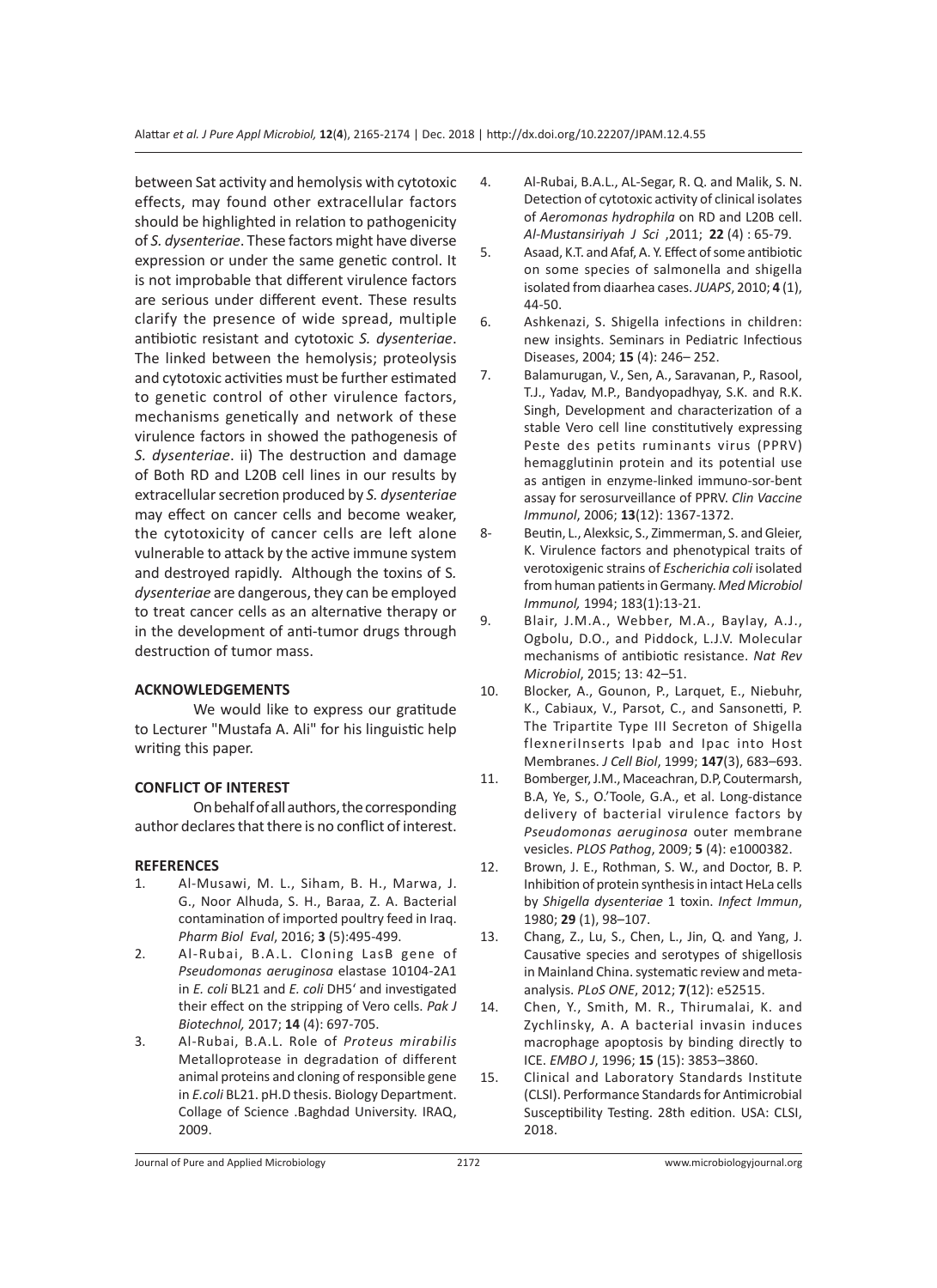- 16. Dhodapkar, R., Acharya, N.S., Harish, B.N. and Parija, S.C. Shigellosis in Puducherry. *Indian J Med Res*, 2008; **127** (6), 621–622.
- 17. Duguid, J. P. 1959.Fimbriae and adhesive properties in Klebsiella strains .*J Gen Microbiol*, **21**(1):271-286.
- 18. Friedrich, A.W., Bielaszewska, M., Zhang, W.L., et al. *Escherichia coli* harboring Shiga toxin 2 gene variants: frequency and association with clinical symptoms. *J Infect Dis*, 2002; **185**(1):74-84.
- 19. Ghosh, S., Pazhani, G.P., Niyogi, S.K., Nataro, J.P. and Ramamurthy, T. Genetic characterization of Shigella spp. isolated from diarrhoeal and asymptomatic children. *J Med Microbiol*, 2014; **63**(7): 903–910.
- 20. Grimont, F., Lejay-Collin, M., Talukder, K.A. et al. Identification of a group of Shigella-like isolates as *Shigella boydii* 20. *J Med Microbial, 2007*; **56** (6), 749–754.
- 21. Hale, T.L., Morris, R.E., and Bonventre, P.F. Shigella infection of Henle intestinal epithelial cells: role of the host cell. *Infect Immun*, 1979; **24** (3):887-894.
- 22. Henderson, I. R., Navarro-Garcia, F. and Nataro, J. P. The great escape: structure and function of the autotransporter proteins. *Trends Microbiol,* 1998; **6** (9):370–378.
- 23. Hendrixson, D. R., de la Morena,M. L., Stathopoulos,C., and St Geme 3rd, J. W. Structural determinants of processing and secretion of the *Haemophilus influenzae* hap protein. *Mol Microbiol*, 1997; **26** (3):505–518.
- 24. Hersh, D., Monack, D. M., Smith, M. R., Ghori, N., Falkow, S. and Zychlinsky, A. The Salmonella invasin SipB induces macrophage apoptosis by binding to caspase-1. *Proc Natl Acad Sci U S A*, 1999; **96** (5): 2396–2401.
- 25. Hill Gaston, J. Arthritis associated with enteric infection. *Best Pract Res Clin Rheumatol* , 2003; **17** (2): 219–39.
- 26. Kesty,N.C., Mason, K.M., Reedy, M., Miller, S. E. and Kuehn, M.J. Enterotoxigenic *Escherichia coli* vesicles target toxin delivery into mammalian cells. *EMBO J,* 2004; **23**(23): 4538–4549.
- 27. Khalil, K., Khan, S.R., Mazhar, K., Kaijser, B., and Lindblom, G.B. Occurrence and susceptibility to antibiotics of Shigella species in stools of hospitalized children with bloody diarrhea in Pakistan. *Am J Trop Med Hyg*,1998; **58** (6): 800–803, 1998
- 28. Kodati, V. L., Govindan, S., Movva, S., Ponnala, S. and Hasan, Q. Role of Shigella infection in endometriosis: a novel hypothesis. *Med. Hypotheses*, 2008; 70 (2):239–243.
- 29. Kolling, G.L.and Matthews, K.R. Export of

virulence genes and Shiga toxin by membrane vesicles of *Escherichia coli* O157:H7. *Appl Environ Microbiol*, 1999; **65** (5): 1843–1848.

- 30. Lee, H.W., Koh, Y.M., Kim, J., Lee, J.C., Lee, Y.C., et al . Capacity of multidrug resistant clinical isolates of *Acinetobacter baumannii* to form biofilm and adhere to epithelial cell surfaces. *Clin Microbiol Infect*, 2008;**14** (1): 49–54
- 31. Lin, A., Nguyen, L., Clotilde, L.M., Kase, J.A., Son, I., Lauzon, C.R. Isolation of Shiga toxinproducing *Escherichia coli* from fresh produce using STEC heart infusion washed blood agar with mitomycin C. *J Food Prot*,2012; **75** (11):2028 –2030.
- 32. Lindmark, B., Rompikuntal, P.K., Vaitkevicius, K., Song T., Mizunoe, Y., et al. Outer membrane vesicle-mediated release of cytolethal distending toxin (CDT) from *Campylobacter jejuni*. *BMC. Microbiol*, 2009; **9**: 220.
- 33. Mani, S., Wierzba, T., Walker, R.I. Status of vaccine research and development for Shigella. *Vaccine*, 2016; **34** (26): 2887–2894.
- 34. Mathur, T., Singhal, S., Khan, S., Upadhyay, D.J., Fatma, T., Rattan, A. Detection of biofilm formation among the clinical isolates of Staphylococci: An evaluation of three different screening methods. *Indian J Med Microbiol* , 2006; **24**(1):25-29.
- 35. McFarland, J. Nephelometer an instrument for estimating the number of bacteria in suspensions used for calculating the opsonic index and for vaccines. *JAMA*, 1907; **14** (1), 1176-1178.
- 36. Mordi, R. M. and Momoh, M.I. Incidence of Proteus species in wound infections and their sensitivity pattern in the University of Benin Teaching Hospital. *Afr J Biotechnol*, 2009; **8**(5): 725-730.
- 37. Niyogi, S. K. Shigellosis. *Journal of Microbiology*, 2005; **43**(2):133–143.
- 38. Nonaka, T., Kuwabara, T., Mimuro, H.,, Kuwae A., and Imajoh-Ohmi, S. Shigella-induced necrosis and apoptosis of U937 cells and J774 macrophages. *Microbiology*, 2003; **149** (9): 2513–2527.
- 39. Nüesch-Inderbinen, M., Heini, N., Zurfluh, K., Althaus, D., Hächler, H., and Stephan, R. Shigella Antimicrobial Drug Resistance Mechanisms, 2004–2014. *Emerg Infect Dis,* 2016; **22**(6), 1083–1085.
- 40. Penatti, M.P.A., Hollanda, L.M., Nakazato, G., et al. Epidemiological characterization of resistance and PCR typing of *Shigella flexneri* and *Shigella sonnei* strains isolated from bacillary dysentery cases in Southeast Brazil. *Braz J Med Biol Res,*